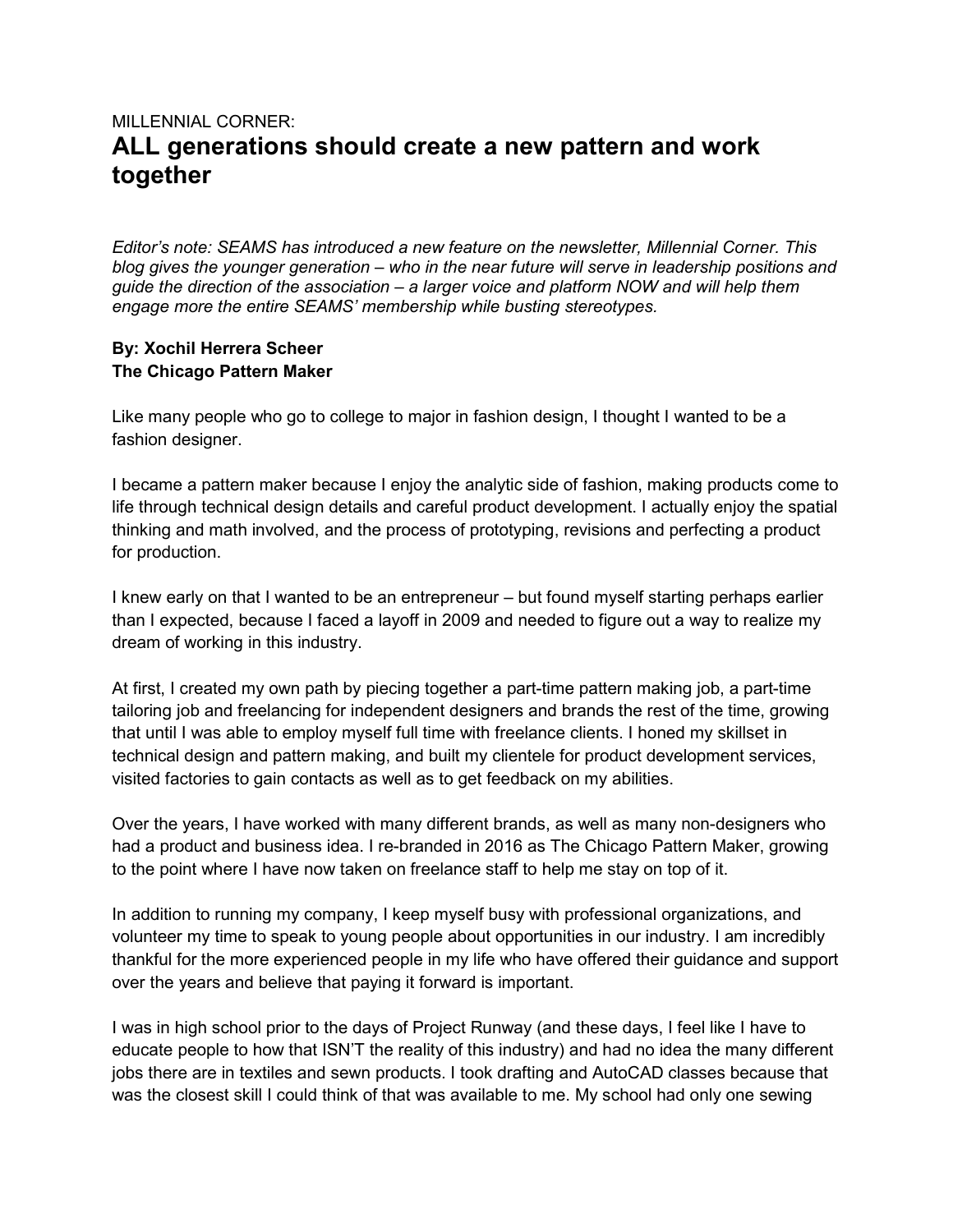class, so I spent my senior year taking non-credit sewing and pattern courses at the local community college (alongside very sweet retirees who were making their own clothes) so I could get a leg up.

I've been pretty used to being one of the youngest people in the room throughout my career. As a Millennial, as a minority, as a female and as a small business entrepreneur in the same room as older, majority male, corporate or more established professionals, I've had my share of experiences where I've felt like I didn't belong or wasn't being taken 100 percent seriously as a professional. Some of that implicit, and some of that may have been in my own head but trying to find acceptance and respect has been a challenge until more recently – maybe now that I've passed the age of 30 and have a decade of business under my belt has helped.

My first experience with SEAMS was attending the TexProcess show in 2012. I was really intrigued by the organization. Though I wasn't at a point where I was ready to join, I loved the mission and was especially excited by the Made In USA pride and passion. Unlike some of the other vendors at the show, every company in the SEAMS pavilion was kind; even if they couldn't help me due to not being in their market, or my client not having quite the purchasing power to meet their minimums, they still spoke with me and I felt welcome.

I came to the show in search of machines for a client who wanted to start a factory – and they bought their machines from Henderson Sewing Machine Co. because of the experience I had during that show. Fast forward to my fourth trip to TexProcess in 2018 – this time I attended with my friend and colleague Lacey Bell of Fireflyline, who exhibited at the show.

Of course, BEING in the SEAMS pavilion meant even closer contact with the other vendors, and attending the networking reception provided me a strong contrast to the networking reception put on by the show itself, in how welcoming and personable people were. And to my surprise, Mr. Gerald Schwartz actually remembered me from a custom client order I had put through almost a year prior. Battling for the top position on the TexProcess social app led me to meet Devin Steele of eTextileCommunications.com, among others.

Following my great experience at TexProcess, I attended the SEAMS Spring 2019 Conference, and had a blast. I knew a handful of people but expanded my network even more. Unlike some conferences where you just want to retreat to your room after a full day, I was excited to spend extra time with people – group dinner, blues bar and dancing, drinks at the bar – all the while, talking about opportunities, as well as commiserating on similar struggles we go through, no matter what size business we each are in.

As for my passion for manufacturing in the USA – I think this stems from a few places. I am the daughter of a union laborer, so ideas around workers' rights, workplace safety and taking care of each other have been ingrained in me early on. I also love small businesses – crafters, makers and independent stores – it's both inspiring and the best way to support your community – by keeping your local economy thriving.